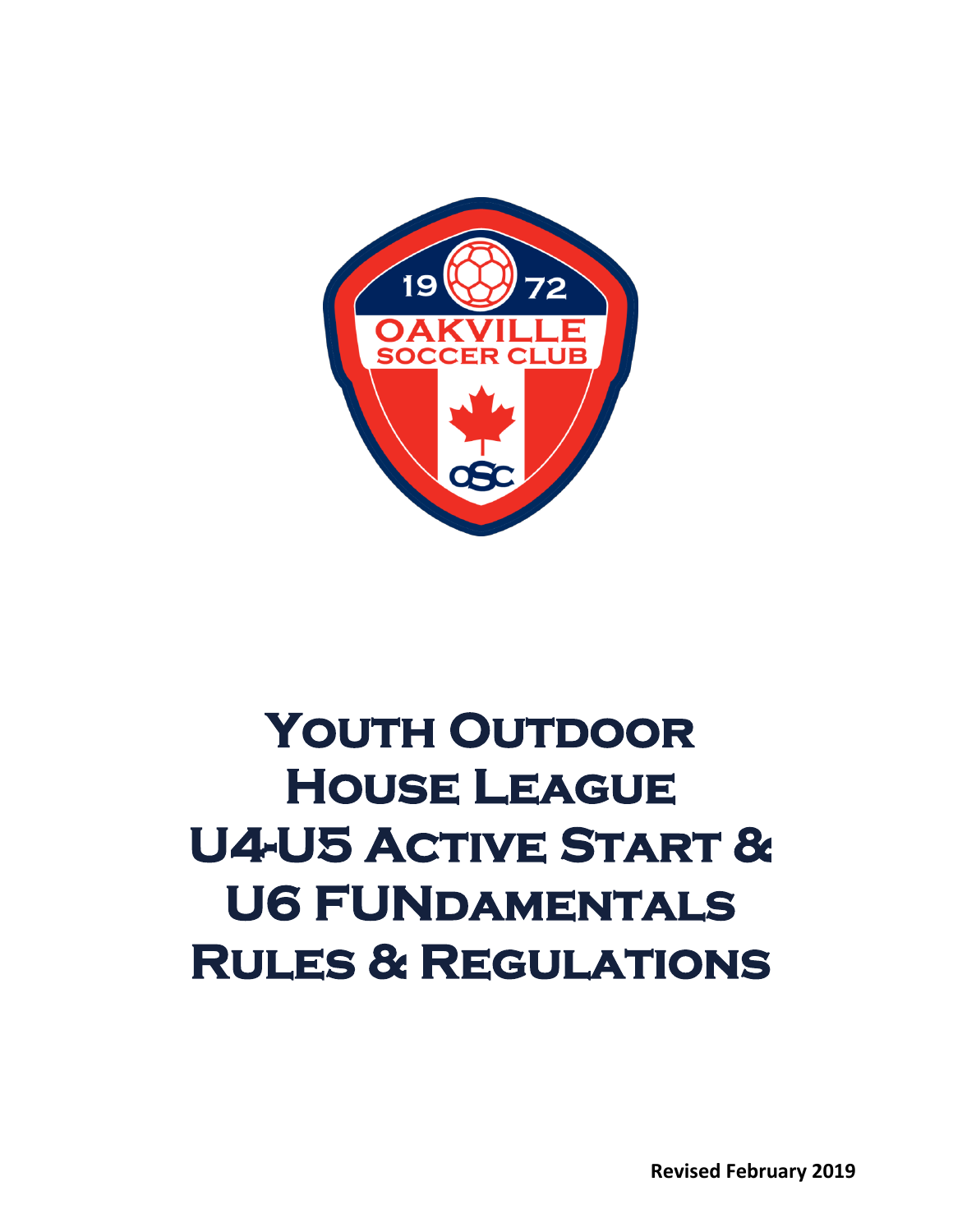## **U4-U5 ACTIVE START & U6 FUNdamentals HOUSE LEAGUE RULES**

#### **The Field**

- U4-U5 Active Start and U6 Fundamentals soccer will be played on a full field that will be divided into grids 22 x 18 (yards). Facilitators will be utilized to ensure each field is set up accordingly.
- Goals will be pop up goals.
- Cones should be used to mark the field.

#### **The Ball**

- Size 3 balls will be used at all times.
- Multiple balls may be used during the game as per OSC Curriculum.

#### **Number of Players**

- Each team roster has a maximum of six (6) registered players
- The game is played with three (3) players per team on the field with no goalkeeper.

#### **Player Equipment**

- Shin pads and socks
- Cleats or running shoes
- Team jersey
- Shorts
- If parents insist, players may wear the following:
	- o During cool weather, tracksuit tops, jackets, etc and must have zippers, snaps and/or buttons done up so they do not flap loosely.
	- o No hooded tops permitted.

#### **OSC Facilitator/Program Lead Facilitator/Game Leader**

- Each U4/U5/U6 session will be run by an OSC Facilitator and volunteer coaches
- The role of the OSC Facilitator/Program Lead Facilitator/Game Leader will be to work with all players and help develop the coaches.

#### **Duration of the Game & Playing Time**

• The total time allocated for each team is fifty (50) minutes and is structured as follows:

| <b>Age Group</b> | Warm Up   | <b>Physical Literacy</b> | <b>Technical Development</b> | <b>Small Sided Game</b> |
|------------------|-----------|--------------------------|------------------------------|-------------------------|
| U4               | 5 minutes | 25 minutes               | 0 minutes                    | 20 minutes              |
| U5               | 5 minutes | 15 minutes               | 10 minutes                   | 20 minutes              |
| U6               | 5 minutes | 5 minutes                | 15 minutes                   | 25 minutes              |

- **Each player must receive equal playing time.**
- No player shall be left on for the entire game (if one team is short players, the teams should share with the opposing team)
- Players will receive water breaks throughout the fifty (50) minutes as required
- Snack will be at the end of the fifty (50) minute session off to the side of the field to ensure the next session starts on time

#### **Scores and Standings**

There are no scores or standings as per **Ontario Soccer's LTPD Recreational Matrix**